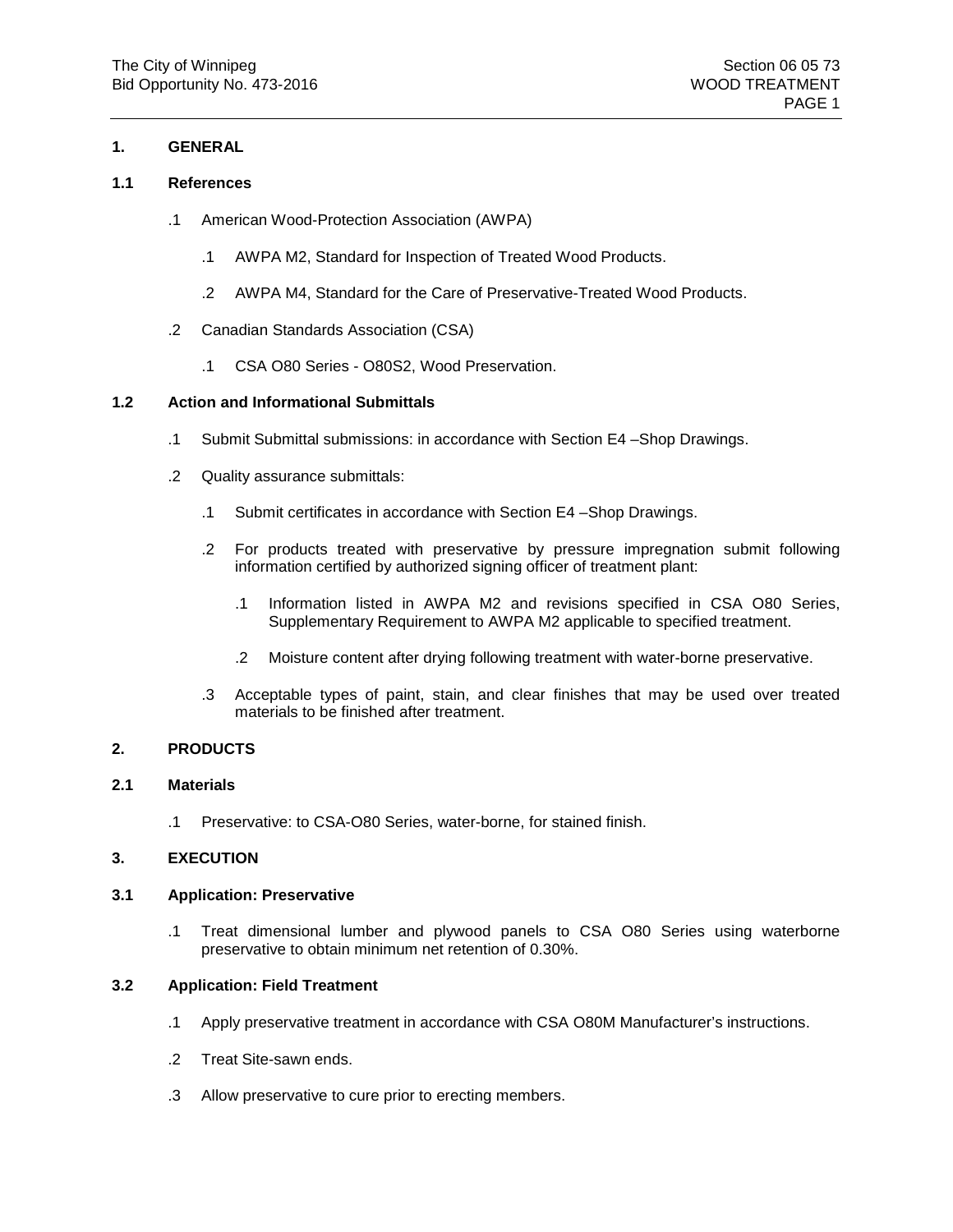**END OF SECTION**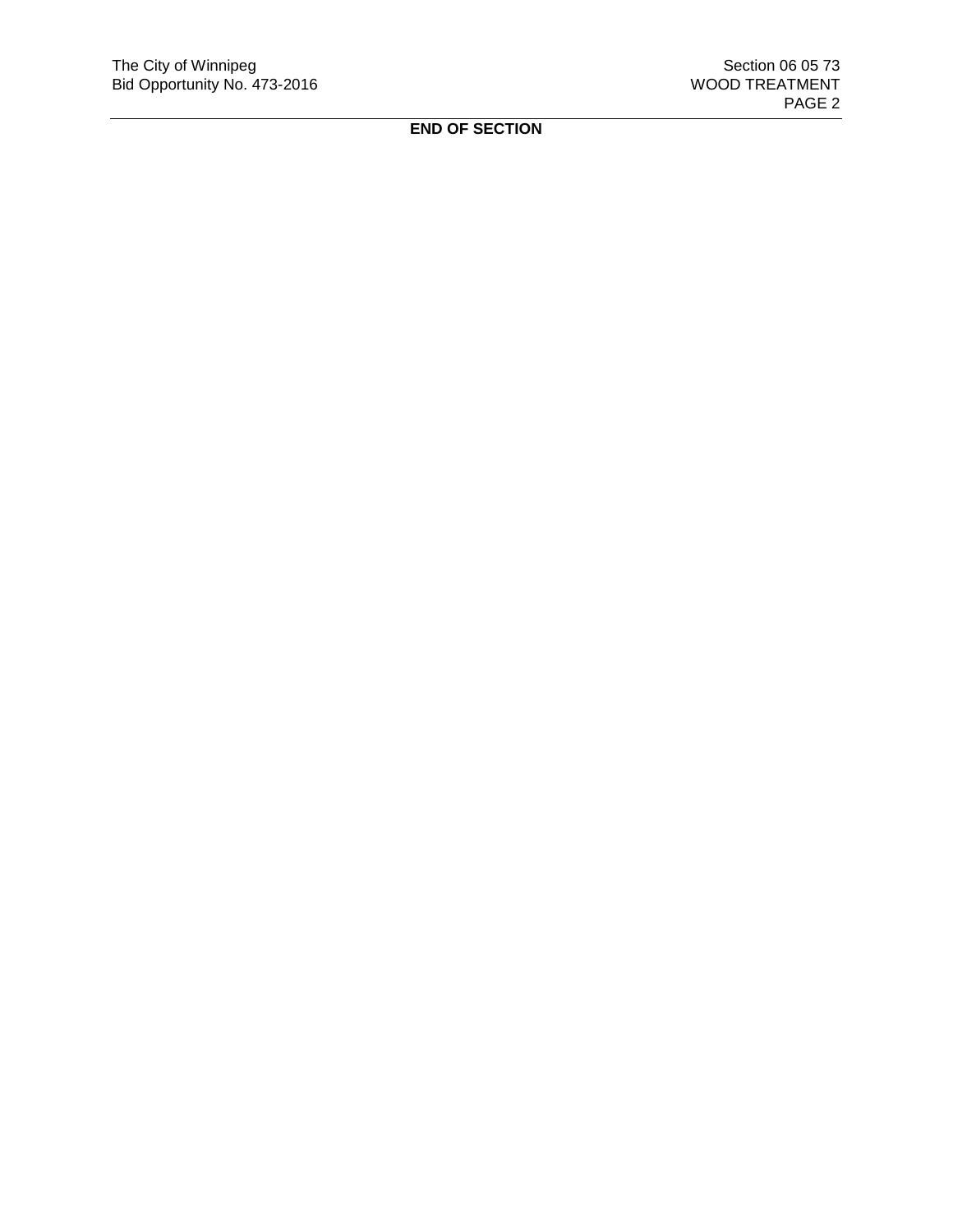### **1. GENERAL**

### **1.1 References**

- .1 American National Standards Institute/National Particleboard Association (ANSI/NPA)
	- .1 ANSI/NPA A208.1, Particleboard.
- .2 Canadian Standards Association (CSA)
	- .1 CSA B111, Wire Nails, Spikes and Staples.
	- .2 CSA O80, Wood Preservation.
	- .3 CSA O121, Douglas Fir Plywood.
	- .4 CSA O141, Softwood Lumber.
	- .5 CSA O151, Canadian Softwood Plywood.
	- .6 CSA O437 Series, Standards on OSB and Waferboard.
- .3 National Lumber Grades Authority (NLGA)
	- .1 Standard Grading Rules for Canadian Lumber.

#### **1.2 Quality Assurance**

- .1 Lumber by grade stamp of an agency certified by Canadian Lumber Standards Accreditation Board.
- .2 Plywood, particleboard, OSB and wood based composite panels in accordance with CSA and ANSI standards.

### **2. PRODUCTS**

## **2.1 Materials**

- .1 Softwood lumber: CSA O141, non-structural light grading 19% maximum moisture content.
- .2 Plywood: CSA O121 Douglas fir CSA O151 softwood type, with waterproof glue.
- .3 Galvanizing for steel shapes: to ASTM A123/A123M.
- .4 Galvanizing for steel fasteners: to ASTM A153/A153M.

### **2.2 Wood Treatment**

.1 Wood preservative pressure treatment: CSA O80 using waterborne preservative with 0.30% retainage.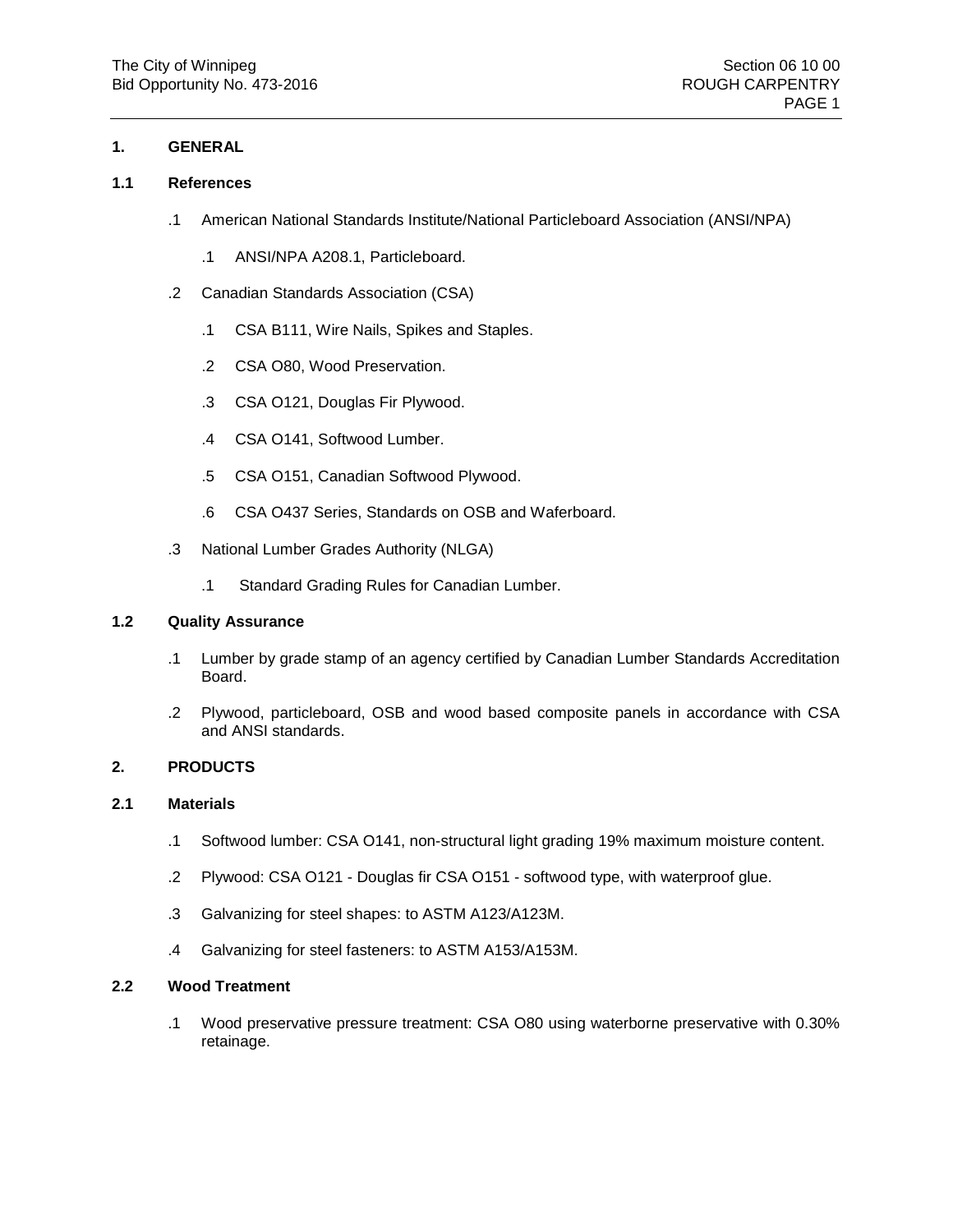# **3. EXECUTION**

### **3.1 Preparation**

- .1 Treat surfaces of material with wood preservative, before installation.
- .2 Apply preservative by dipping, or by brush to completely saturate and maintain wet film on surface for minimum 3 minute soak on lumber and one minute soak on plywood.
- .3 Re-treat surfaces exposed by cutting, trimming or boring with liberal brush application of preservative before installation.
- .4 Treat material as indicated on Drawings.
- .5 Allow preservative to cure prior to erecting members.

### **3.2 Installation**

- .1 Install members true to line, levels and elevations, square and plumb.
- .2 Construct continuous members from pieces of longest practical length.
- .3 Install spanning members with "crown-edge" up.
- .4 Select exposed framing for appearance. Install materials so that grade-marks and other defacing marks are concealed or are removed by sanding where materials are left exposed.
- .5 Place sheathing with end joints staggered. Secure sheets over firm bearing. Maintain minimum 1.5 mm and maximum 3 mm spacing between joints on walls. Place perpendicular to framing members.
- .6 Install furring and blocking as required to space-out and support casework, cabinets, wall and ceiling finishes, facings, fascia, soffit, siding, electrical equipment mounting boards, and other work as required.
- .7 Install furring to support siding applied vertically where sheathing is not suitable for direct nailing.
- .8 Align and plumb faces of furring and blocking to tolerance of 1:600.
- .9 Install rough bucks, nailers and linings to rough openings as required to provide backing for frames and other work.
- .10 Install wood cants, fascia backing, nailers, curbs and other wood supports as required and secure using galvanized steel fasteners.
- .11 Install sleepers as indicated.
- .12 Use dust collectors and high quality respirator masks when cutting or sanding wood panels.
- .13 Frame, anchor, fasten, tie and brace members to provide necessary strength and rigidity.
- .14 Countersink bolts where necessary to provide clearance for other work.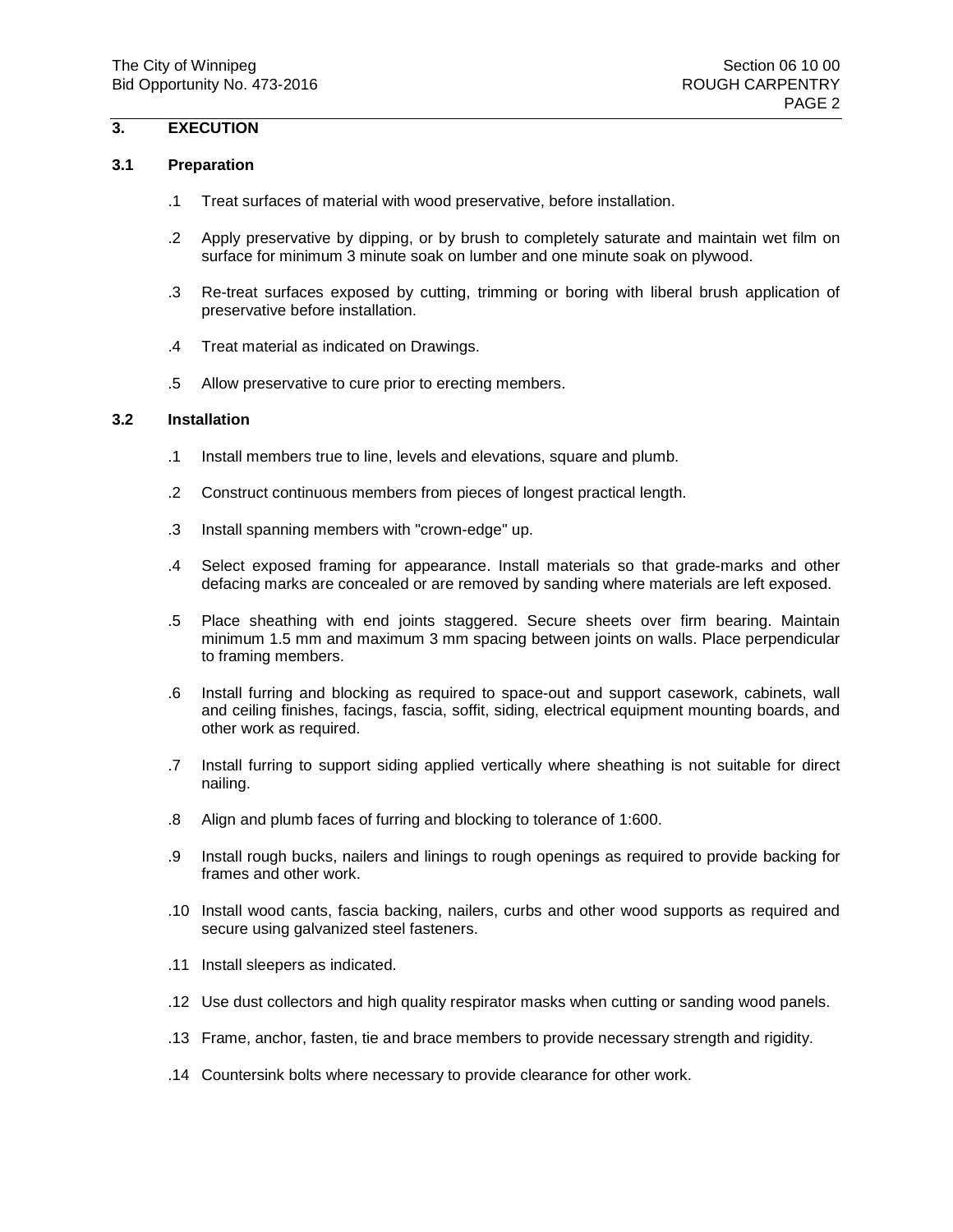- .15 Use nailing disks for soft sheathing as recommended by sheathing manufacturer.
- .16 Utilize galvanized (hot-dip) fasteners in contact with pressure treated lumber.

**END OF SECTION**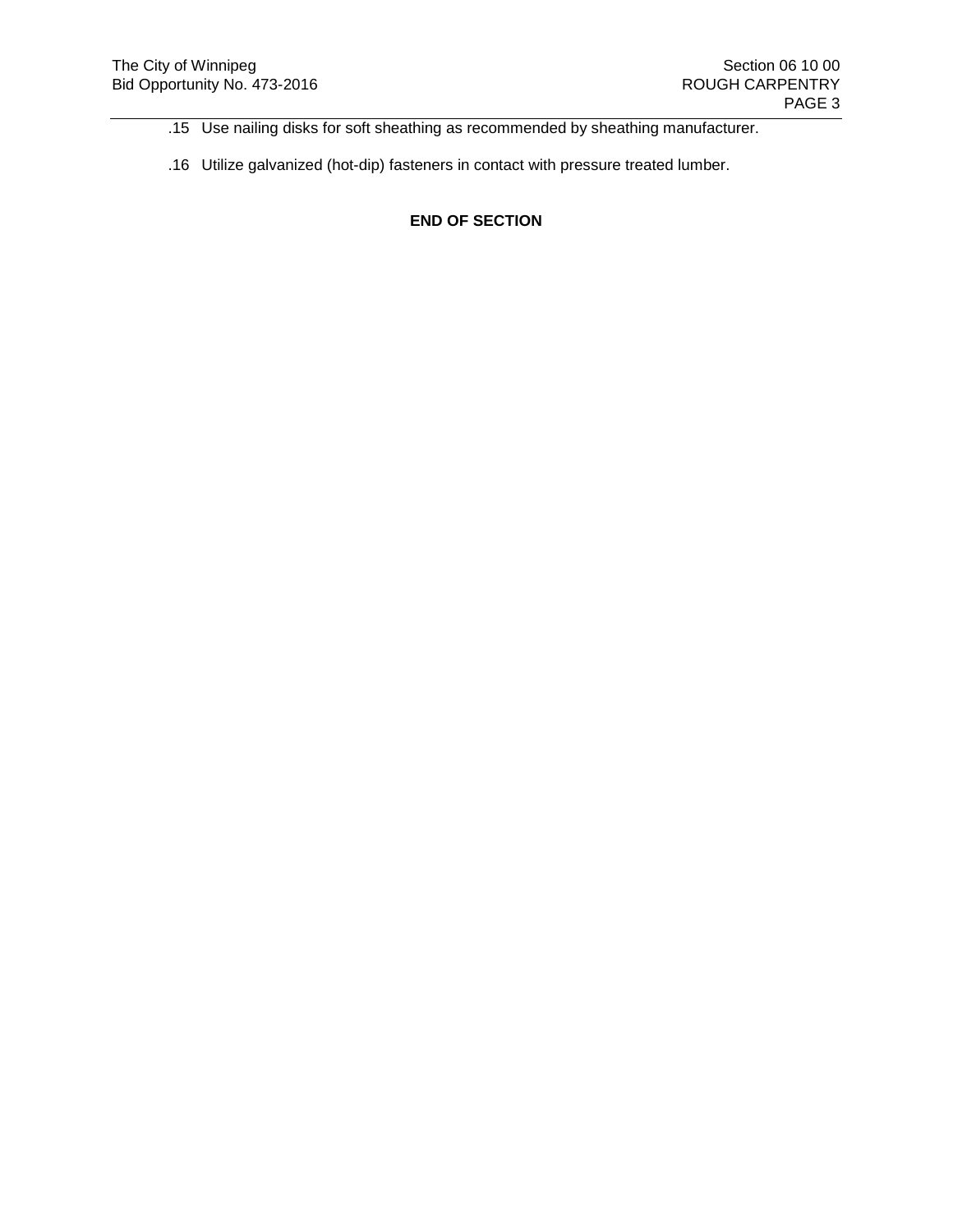### **1. GENERAL**

#### **1.1 References**

- .1 Canadian Standards Association (CSA)
	- .1 CAN/CSA O80 Series, Wood Preservation.
	- .2 CSA O86 Consolidation, Engineering Design in Wood.
	- .3 CSA O141, Softwood Lumber.
	- .4 CSA S307, Load Test Procedure for Wood Roof Trusses for Houses and Small Buildings.
	- .5 CSA S347, Method of Test for Evaluation of Truss Plates Used in Lumber Joints.
	- .6 CSA W47.1, Certification of Companies for Fusion Welding of Steel.
- .2 National Lumber Grades Authority (NLGA)
	- .1 Standard Grading Rules for Canadian Lumber 2010.
- .3 National Research Council (NRC)/Institute for Research in Construction (IRC) Canadian Construction Materials Centre (CCMC)
	- .1 Registry of Product Evaluations.
- .4 Truss Plate Institute of Canada (TPIC)
	- .1 Truss Design Procedures and Specifications for Light Metal Plate Connected Wood Trusses (Limit States Design).

### **1.2 Action and Informational Submittals**

- .1 Submit in accordance with Section E4 –Shop Drawings.
- .2 Product Data:
	- .1 Submit Manufacturer's instructions, printed product literature and data sheets for wood trusses and include product characteristics, performance criteria, physical size, finish and limitations.
- .3 Shop Drawings:
	- .1 Submit Drawings stamped and signed by Professional Engineer registered or licensed in Province of Manitoba.
	- .2 Include erection Drawings, elevations, and details where applicable.
	- .3 Indicate special structural application and specification as according to local Authorities Having Jurisdiction.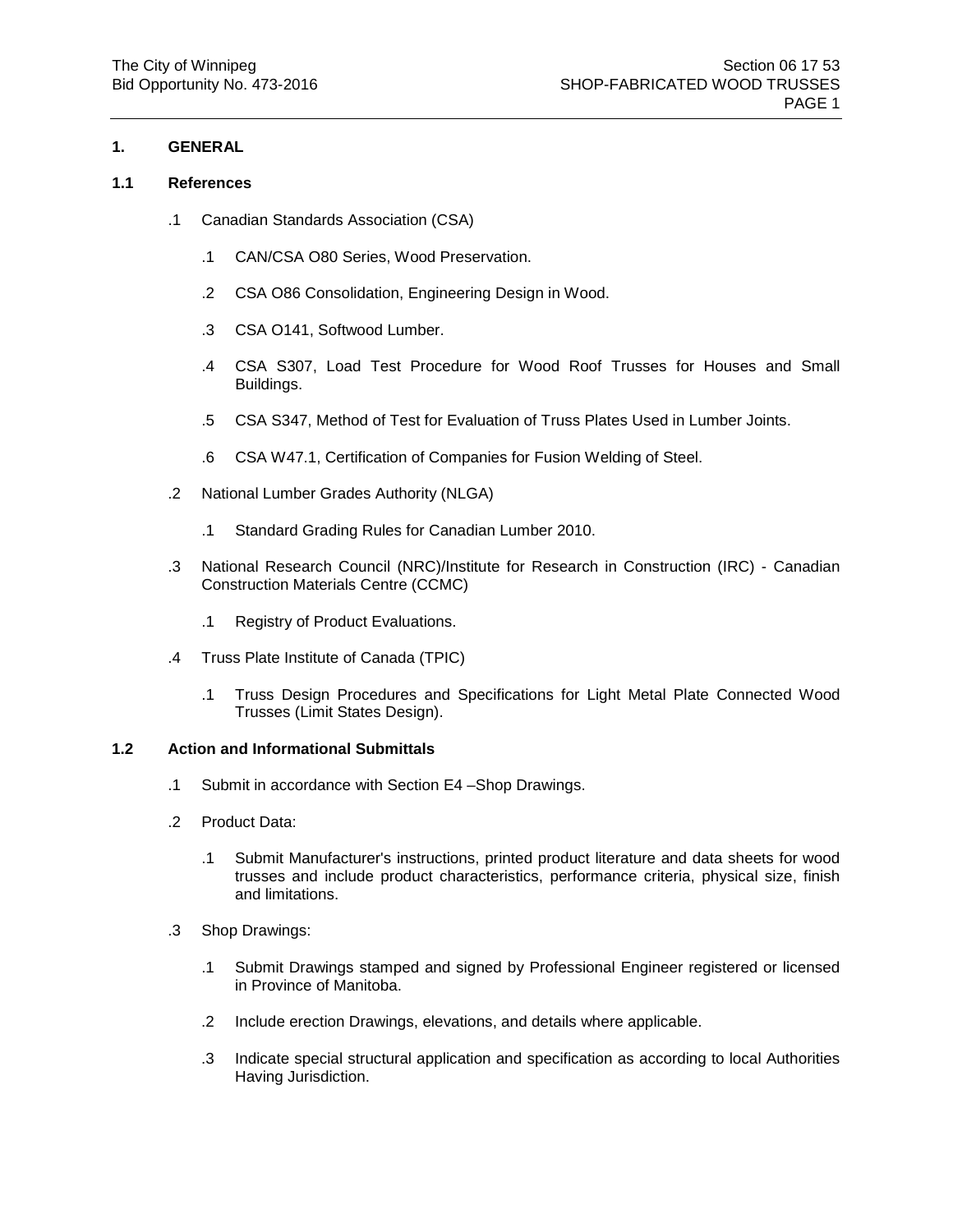- .4 Indicate TPIC Truss Design Procedure and CSA O86 Engineering Design in Wood and specific CCMC Product Registry number of the truss plates
- .5 Indicate species, sizes, and stress grades of lumber used as truss members. Show pitch, span, camber, configuration and spacing of trusses. Indicate connector types, thicknesses, sizes, locations and design value. Show bearing details. Indicate design load for members.
- .6 Submit stress diagram or print-out of computer design indicating design load for truss members. Indicate allowable load and stress increase.
- .7 Indicate arrangement of webs or other members to accommodate ducts and other specialties.
- .8 Show location of lateral bracing for compression members.
- .4 Test reports: submit certified test reports for prefabricated wood trusses from approved independent testing laboratories, indicating compliance with specifications for specified performance characteristics and physical properties.
- .5 Certificates: submit certificates signed by manufacturer certifying that materials comply with specified performance characteristics and physical properties.
- .6 Instructions: submit Manufacturer's installation instructions.

### **2. PRODUCTS**

### **2.1 Design Criteria**

- .1 Design roof trusses, bracing and bridging to requirements of CAN/CSA O86.1 "Engineering Design in Wood (Limit States Design), for snow loads for buildings as indicated. Design for additional bottom chord loading in accordance with NBC and as amended by the Manitoba Building Code.
- .2 Design roof trusses to incorporate snow and ice loading as required to meet the requirements of the Snow and Ice Fence System indicated in Section 07 61 00 - Sheet Metal Roofing.
- .3 Use loads, load combinations, and stress levels in accordance with the NBC.
- .4 Deflection under live load only shall not exceed L/500th of span.

### **2.2 Design Requirements**

- .1 Design light metal plate connected wood trusses in accordance with TPIC truss design procedures for wood truss chords and webs in accordance with engineering properties in CSA O86.
- .2 Design light metal plate connected wood trusses in accordance with TPIC truss design procedures for truss joint designs to test engineering properties in accordance with CSA S347 and listed in CCMC Registry of Product Evaluations.
- .3 Design trusses, bracing and bridging in accordance with CSA O86.1 for building locality as ascertained by NBC, Climatic Information for Building Design in Canada and minimum uniform and minimum concentrated loadings stipulated in NBC commentary.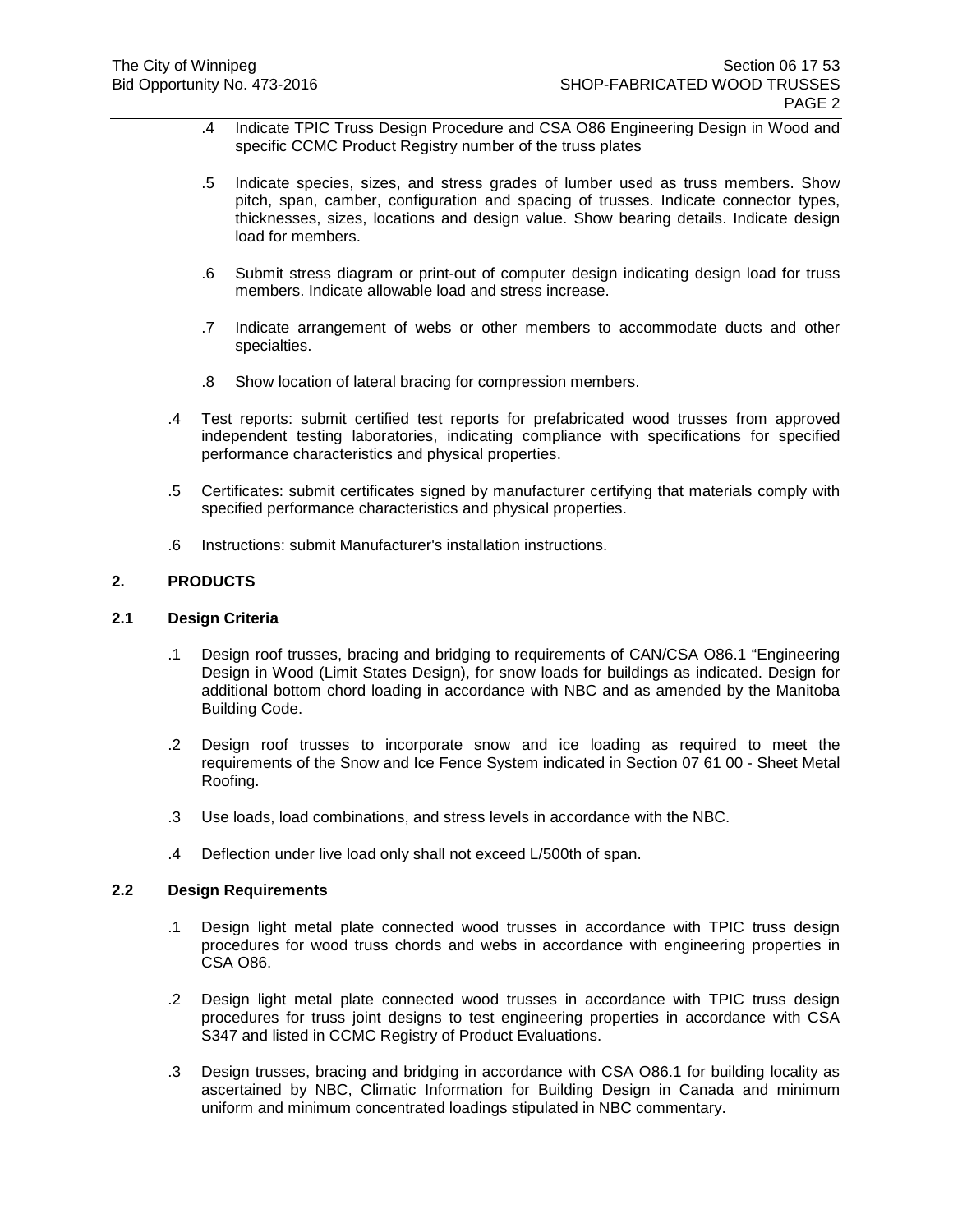- .4 Design trusses to incorporate snow and ice loading as required to meet the requirements of the Snow and Ice Fence System indicated in Section 07 61 00 - Sheet Metal Roofing.
- .5 Design trusses, bracing and bridging for additional bottom chord loading in accordance with NBC and as amended by the Manitoba Building Code.
- .6 Limit live load deflection to 1/360th of span unless otherwise specified or indicated.
- .7 Limit deflection under total live and dead load to 30 mm.
- .8 Provide camber for trusses as indicated.

### **2.3 Materials**

- .1 Lumber: to CSA O141; maximum moisture content of 15% at time of fabrication.
- .2 Fastenings: to CSA O86.
	- .1 Galvanizing for steel shapes: conforming to ASTM A123/A123M.
	- .2 Galvanizing for steel fasteners: conforming to ASTM A153/A153M.

#### **2.4 Fabrication**

- .1 Fabricate wood trusses in accordance with reviewed Shop Drawings.
- .2 Provide for design camber when positioning truss members.
- .3 Cut truss members to accurate length, angle, and size to provide tight joints on finished trusses.
- .4 Assemble truss members in design configuration by securing tightly in jigs or with clamps.
- .5 Connect members using metal connector plates. Connector plates shall be applied under uniform pressure, using mechanical presses; manual application of plates will not be allowed unless approved in writing by the Contract Administrator.
- .6 Supply for erection all pre-cut blocking, bridging, and tie-down framing anchors.

### **2.5 Source Quality Control**

.1 Identify lumber by grade stamp of an agency certified by Canadian Lumber Standards Administration Board.

#### **3. EXECUTION**

### **3.1 Erection**

- .1 Erect wood trusses in accordance with reviewed Shop Drawings.
- .2 Handling, installation, erection, bracing and lifting in accordance with Manufacturer's instructions.
- .3 Make adequate provisions for handling and erection stresses.